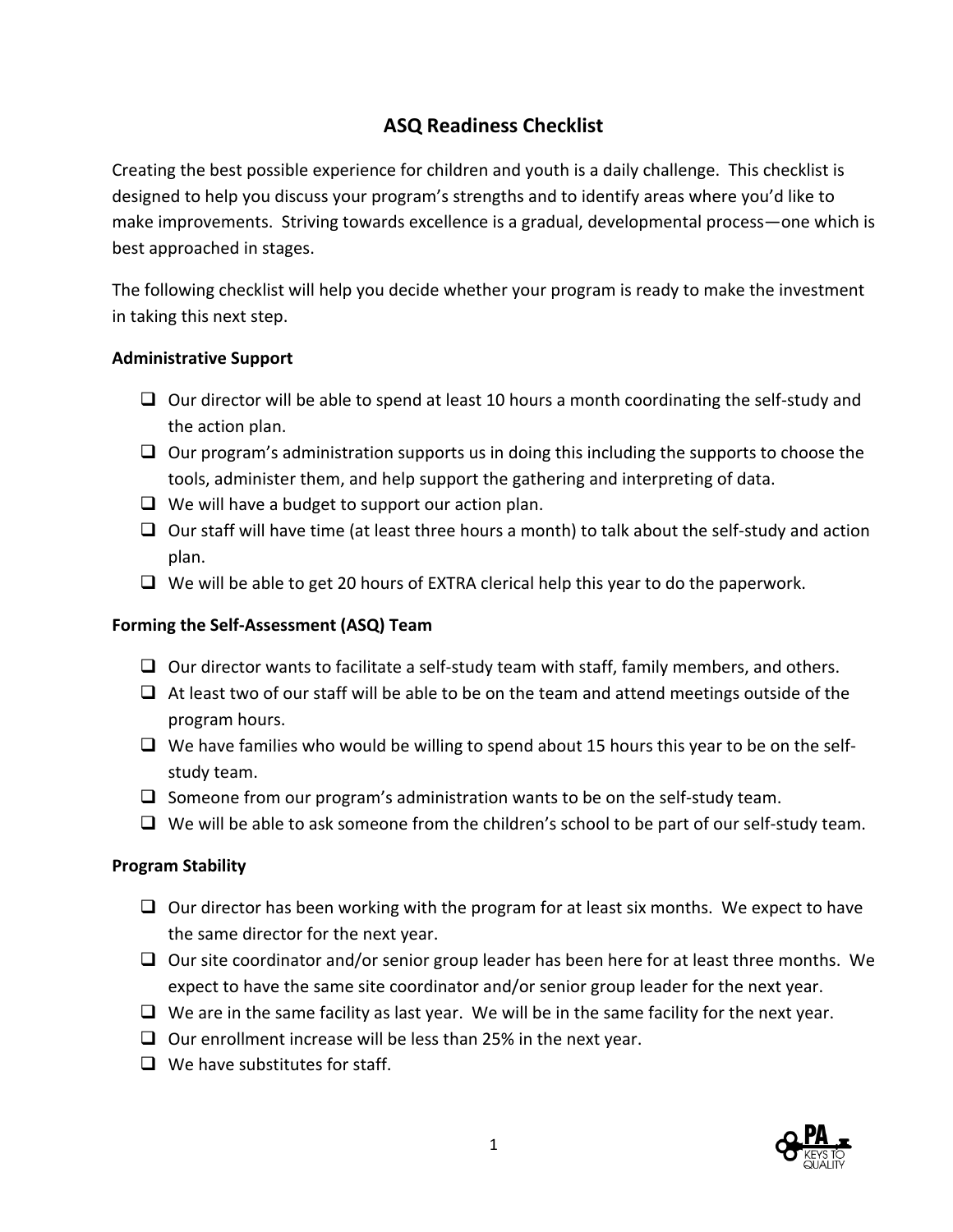# **Staff Development**

- $\Box$  We have an orientation for new staff.
- $\Box$  All of our staff have first-aid training.
- $\Box$  We provide at least 10 hours of in-service training for all of our staff each year.
- $\Box$  Our staff attend professional meetings or training conferences.
- $\Box$  Our director belongs to a director's support group or a professional organization, such as NAA.

# **Family Involvement**

- $\Box$  We always greet family members when they drop off or pick up the children. We talk to every family about once a week.
- $\Box$  We have a bulletin board or a newsletter for families.
- $\Box$  We have family events like potluck suppers or performances by the children.
- $\Box$  Family members volunteer to help our program.
- $\Box$  We have a parent advisory group or parents on our governing board.

# **Program Policies**

- $\Box$  We have a written mission statement
- $\Box$  We have written job descriptions and personnel policies.
- $\Box$  We have written staff guidelines including health and safety procedures.
- $\Box$  We have a parent handbook.
- $\Box$  Our ratios of staff to youth conform to local and state guidelines.

# **Shared Decision-Making**

- $\Box$  Our director encourages staff to contribute new ideas and help make decisions.
- $\Box$  We ask families for their opinions and ideas.
- $\Box$  The children in our program help us decide on program plans.
- $\Box$  We are willing to have parents, other staff, and community members observe our program.
- $\Box$  We believe that listening to families, the children, community members, and each other will lead to better decisions about the program.

If you cannot check two or more items in each group of the statements above, here are some ways that you can seek help to increase support for your program.

- Visit another school-age childcare program. Invite other school-age care staff to visit your program. Get together with other school-age care directors and staff to discuss how to build these program supports.
- Take a resource such as the NAA National Standards to the head of your agency or the